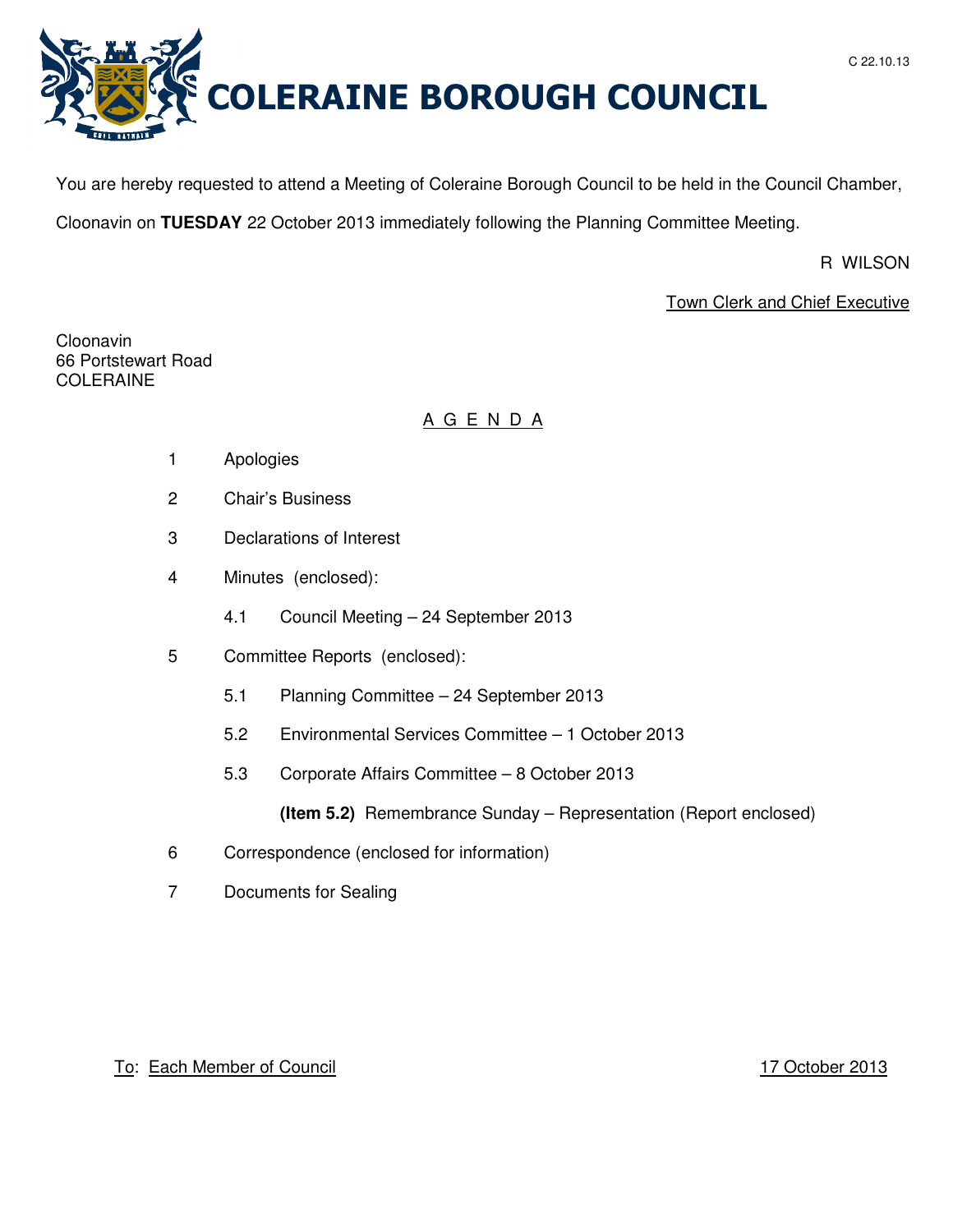# **COLERAINE BOROUGH COUNCIL**

# **COUNCIL MEETING 22 October 2013**

# **MINUTES BOOKLET**

# **CONTENTS**

|                                                     | Page No   |
|-----------------------------------------------------|-----------|
| Council Meeting - 24.09.13                          | $2 - 5$   |
| Planning Committee Meeting - 24.09.13               | $6 - 7$   |
| Environmental Services Committee Meeting - 01.10.13 | $8 - 15$  |
| Corporate Affairs Committee Meeting - 08.10.13      | $16 - 19$ |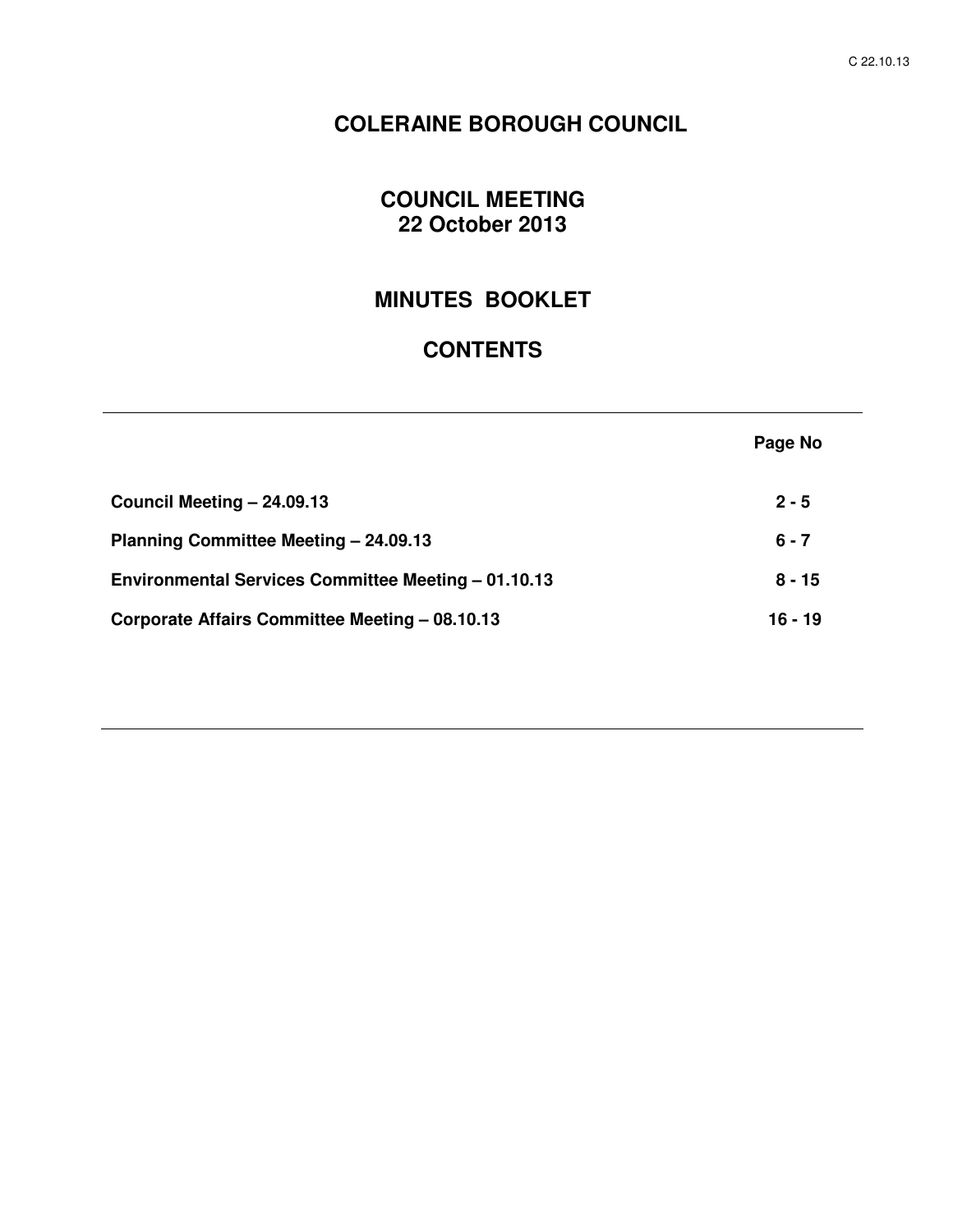| <b>Meeting</b> | <b>Council</b>                                                                                                                                                                                                                  |
|----------------|---------------------------------------------------------------------------------------------------------------------------------------------------------------------------------------------------------------------------------|
| Date and Time  | 24 September 2013 at 7.00pm                                                                                                                                                                                                     |
| Location       | Council Chamber, Cloonavin                                                                                                                                                                                                      |
| <b>Chair</b>   | The Mayor, Councillor D Harding                                                                                                                                                                                                 |
| <b>Present</b> | Deputy Mayor, Councillor M Fielding                                                                                                                                                                                             |
|                | Aldermen M Bradley, W Creelman, M Hickey, N Hillis                                                                                                                                                                              |
|                | Councillors C Alexander, C Archibald, Y Boyle, S Cole, P Fielding, B<br>Fitzpatrick, R Holmes, W King, R Loftus, W McCandless, D McClarty and<br>G McLaughlin                                                                   |
| In attendance  | Town Clerk and Chief Executive, Corporate Director of Environmental Services,<br>Corporate Director of Leisure and Development, Head of Central Services, Head of<br>Finance, Head of Development Services and Clerical Officer |

## **1 APOLOGIES**

Apologies were recorded for Alderman McClure and Councillors Barbour, Duddy and McQuillan.

#### **2 CHAIR'S BUSINESS**

#### **2.1 Welcome**

The Mayor welcomed everyone to the Meeting.

#### **2.2 Meetings**

 The Mayor informed Members that he, along with the Chief Executive and Corporate Director of Environmental Services, had met with Mr P Cummings, Northern Health and Social Care Trust. He advised that a workshop would be arranged for Members to meet with Mr Cummings to discuss the future of Causeway Hospital.

 The Mayor also advised that he had met with the family of Mr J Andrykiewicz, the Polish man who had been swept into the sea at Ramore Head, Portrush and had extended Council's sympathies, help and support to the Andrykiewicz family.

#### **2.3 Condemnation of Attack**

 The Mayor condemned the recent attack that had taken place on Councillor Duddy's home and offered support. In his absence Alderman Bradley passed on Councillor Duddy's gratitude to all Members who had offered assistance.

#### **2.4 Retirement of Councillor G McLaughlin**

The Mayor drew Members' attention to the retirement of Councillor G McLaughlin which would be discussed later in the meeting and asked Members to defer their comments until that discussion.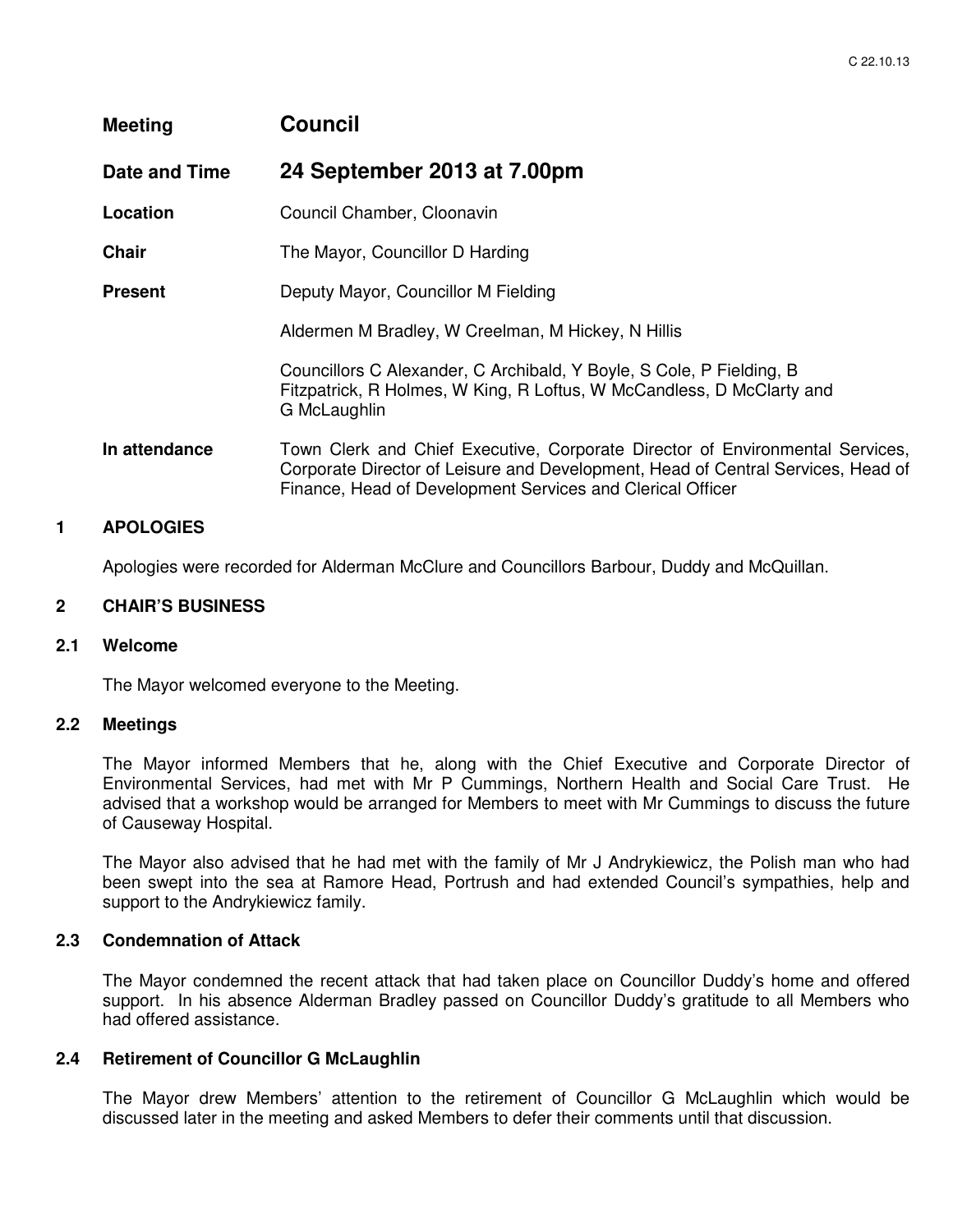#### **3 MINUTES**

The Minutes of the Council Meeting of 27 August 2013 were confirmed and signed.

#### **3.1 Notice of Motion**

 The Chief Executive made reference to the Notice of Motion and stated that a letter had been received from Mark H Durkan MLA, the Minister of the Environment on this subject asking that Council use d'Hondt based on the Council Election results of 2011 as the default method of appointment for the nomination of members to the Causeway Coast and Glens Statutory Transition Committee.

 In response to a question from a Member the Chief Executive advised that the Minister, at this time, had no power to direct on this issue.

#### **4 COMMITTEE REPORTS**

#### **4.1 Planning Committee**

 The Chair, Alderman Creelman, moved the adoption of the Planning Committee Report; this was duly seconded by Councillor Loftus and agreed.

#### **4.2 Environmental Services Committee**

The Chair, Councillor Archibald moved the adoption of the Environmental Services Committee Report; this was duly seconded by Councillor Fitzpatrick.

The Corporate Director of Environmental Services gave a brief summary of the topics contained in the Committee Report (previously supplied).

#### **4.2.1 Road Races (NI) Amendments Bill**

A statement was read by the DUP that stated they would not support Sunday racing.

**Agreed:** That Council adopt the recommendation of Committee to agree the provision identified from the local consultation process and the flexibility facilitated by the proposed Road Races (Amendment) Bill and to not support Sunday road closures as a contingency day.

The report was subsequently agreed.

#### **4.3 Leisure and Development Committee**

The Chair, Councillor McCandless, moved the adoption of the Leisure and Development Committee Report; this was duly seconded by Councillor King.

The Corporate Director of Leisure and Development summarised the topics contained in the Committee Report (previously supplied).

#### **4.3.1 Replacement of Crane for Coleraine Marina**

Discussion ensued with the Corporate Director of Leisure and Development answering Members' various questions.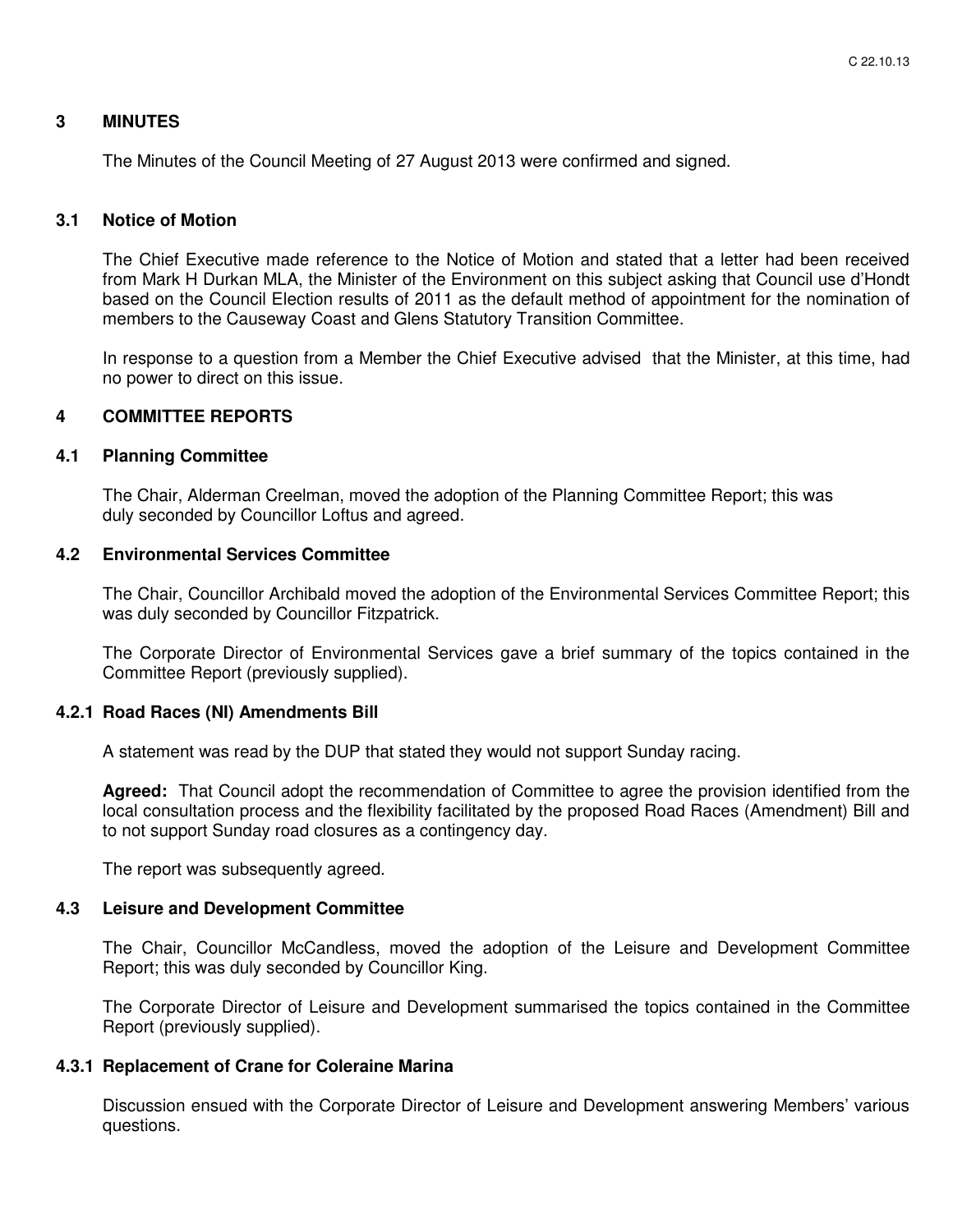**Agreed:** On the proposal of Councillor P Fielding, seconded by Councillor McClarty and with seventeen votes in favour and one against: that Council proceed with the purchase of the WISE 20T crane at a cost of £32,500 plus VAT as recommended by the Committee.

#### **4.3.2 Remembering the Victims of the 1973 Coleraine Bomb**

Members acknowledged the sensitivity of this matter and their wish to have the matter dealt with sympathetically.

**Agreed:** That the opinions of the families be sought and the findings be brought back to a future meeting of the Leisure and Development Committee.

## **4.3.3 Campervan Facility Update**

Members were advised that this facility has been fully operational since 15 August 2013. Following a Member's question, Mr Baker advised that positive feedback had been received and that more time would be required to ascertain the facility's financial success.

#### **4.3.4 Dunluce Centre**

The Corporate Director of Leisure and Development advised that through V4 Services, six expressions of interest had been received for this facility, although no timescale was yet in place for its further development.

#### **4.3.5 NI International Airshow**

A brief discussion took place regarding the further development of this event. Members praised the continued high standards and voiced their anticipation of continued development at next year's event.

At this point the Mayor thanked all involved with the launch of the Coleraine 400 and urged everyone to visit the exhibition in Coleraine Town Hall.

The report was agreed subject to the amendments.

#### **4.4 Corporate Affairs Committee**

The Chair, Alderman Bradley, moved the adoption of the Corporate Affairs Committee Report; this was duly seconded by Councillor Fitzpatrick.

The Chief Executive and Head of Central Services summarised the topics contained in the Report (previously supplied).

## **4.4.1 Resignation of Councillor G McLaughlin**

The Chief Executive reported that a response from the Chief Electoral Officer was expected advising who would take over from Councillor McLaughlin. Members paid tribute to Councillor McLaughlin's hard work and dedication over the years and wished him a long and happy retirement.

#### **4.4.2 Establishment of DVA Working Group**

Following an email received 16 September 2013, a working group to implement decisions relating to the possible DVA job losses had been organised, which would ideally include representatives from each local Council in the Causeway Coast and Glens Cluster.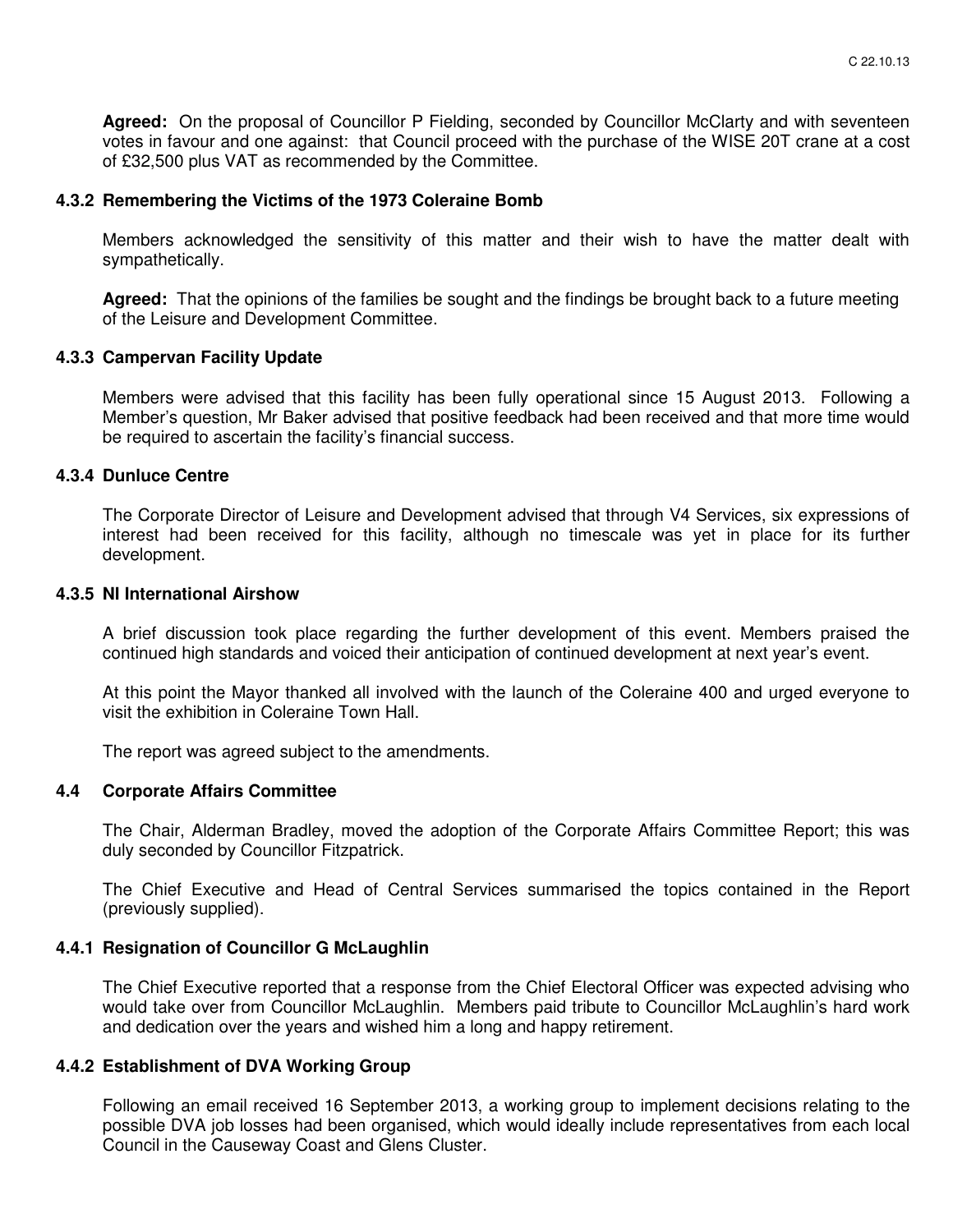**Agreed:** That Council nominate the Mayor and two senior Officers to represent Council at these meetings with the Deputy Mayor attending should the Mayor be unavailable, as recommended by the Committee.

## **4.4.3 Sympathy**

The Mayor informed Members that a letter of sympathy would be sent to the family of Mr Craig, who had sadly passed away following an accident at Portstewart Harbour on Saturday 14 September.

The report was subsequently agreed.

Councillor McClarty left the Meeting.

## **5 CORRESPONDENCE**

Members noted the following correspondence (previously supplied).

- i Department of the Environment Reform Inform Update dated 18 September 2013;
- ii NILGA Minutes and Reports;
- iii Northern Ireland Fire and Rescue Service Annual Report and Statement of Accounts 2013/14;
- iv Northern Ireland Housing Executive Annual Report Summary 1 April 2012 31 March 2013;
- v Health and Social Care Future Arrangements for Language Interpreting and Translation Services for Health and Social Care in Northern Ireland.

# **6 DOCUMENTS FOR SEALING**

Resolved:

That the following documents be sealed:

|                | Agreement                                     | Council to Employee – Advance re car purchase.                                                                                 |
|----------------|-----------------------------------------------|--------------------------------------------------------------------------------------------------------------------------------|
| $\overline{c}$ | Memorandum of Understanding<br>(in Duplicate) | Council and Department of Agriculture and Rural<br>Development (Forest Service) – Provision of Recreation<br><b>Facilities</b> |
| 3              | Agreement in (Duplicate)                      | Council and Newtownstewart Construction Ltd -<br>Portrush West Bay Promenade Environmental<br><b>Improvement Works</b>         |
| 4              | <b>Cemetery Titles</b>                        | Grant of Right of Burial – Deeds Register Nos.<br>$4045 - 4053$ inclusive                                                      |
|                |                                               | Agherton<br>$\overline{c}$<br>Ballywillan<br>$\overline{2}$<br>Coleraine<br>0<br>Kilrea<br>4<br>Portstewart                    |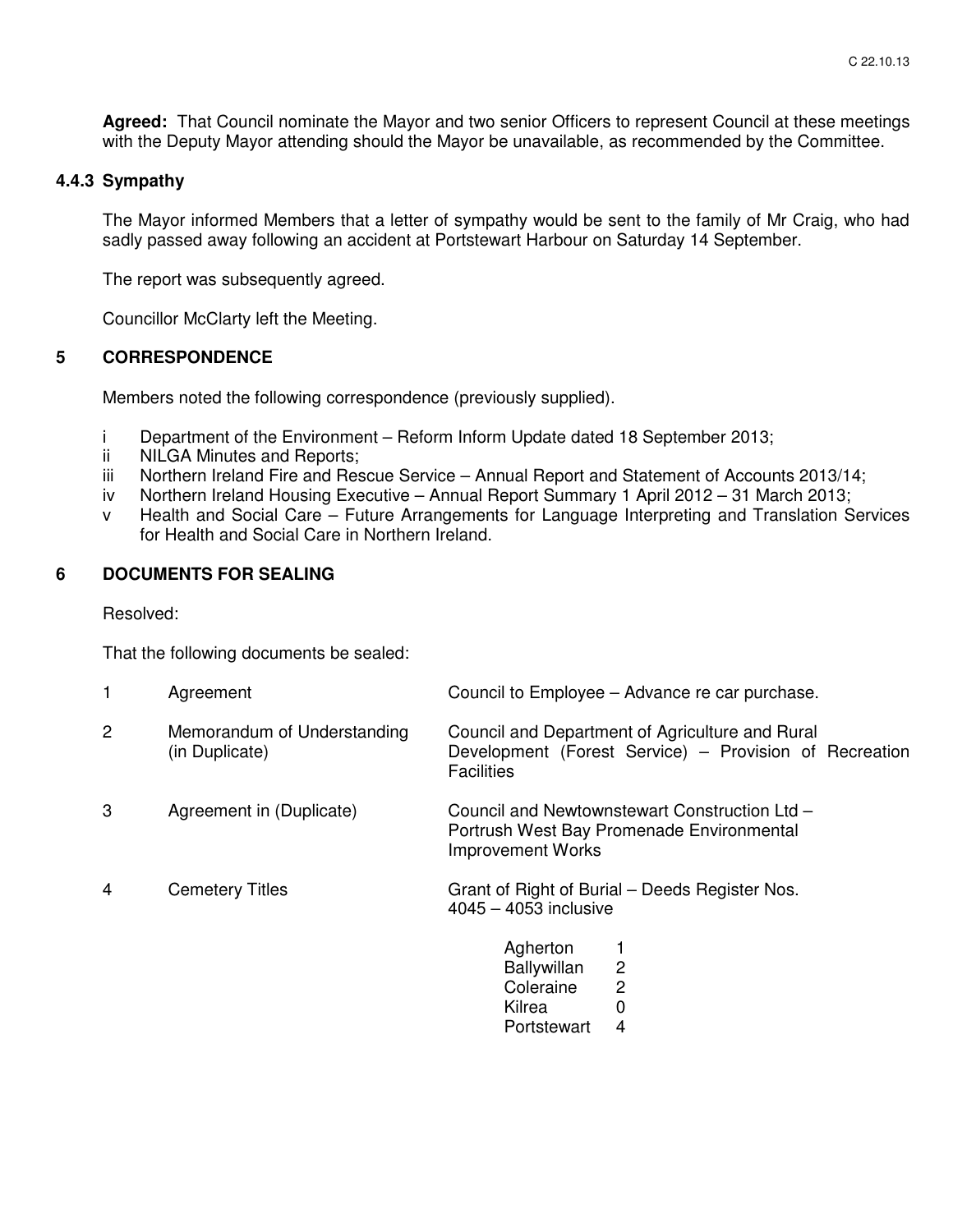| Meeting        | <b>Planning Committee</b>                                                                                                                       |
|----------------|-------------------------------------------------------------------------------------------------------------------------------------------------|
| Date and Time  | 24 September 2013 at 6.30pm                                                                                                                     |
| Location       | Council Chamber, Cloonavin                                                                                                                      |
| <b>Chair</b>   | Alderman W Creelman                                                                                                                             |
| <b>Present</b> | The Mayor, Councillor D Harding and The Deputy Mayor, Councillor<br>M Fielding                                                                  |
|                | Aldermen M Bradley, M Hickey, N Hillis                                                                                                          |
|                | Councillors C Alexander C Archibald, Y Boyle<br>P Fielding, B Fitzpatrick, R Holmes, W King, R Loftus<br>W McCandless, D McClarty, G McLaughlin |
| In attendance  | Mr G McClelland, Planning Service, Principal Administrative Officer,<br>Head of Health and Built Environment and Clerical Officer               |

## **1 APOLOGIES**

Apologies were recorded for Councillors Barbour, Duddy and McQuillan.

#### **2 CHAIR'S BUSINESS**

The Chair welcomed everyone to the Meeting and especially Mr McClelland, who was standing in for Mr Wilson.

## **3 PLANNING CONSULTATION**

A list of sixteen applications was presented for consideration (previously supplied).

#### **3.1 Applications Deferred from Previous Meeting**

**Application D1 C/2011/0574/F** Proposed redevelopment of land to the rear of 624 Glenmanus Road, Portrush to provide 2 no. 2 bedroom eco-townhouses for Mr D Dixon.

The opinion of the Planning Service was to approve.

**Agreed:** That the application be approved.

## **3.2 New Applications**

Mr McClelland enlarged on the new applications listed on the planning schedule and the recommendations were accepted subject to the following:

**Application C/2012/0498/F** Proposed 2 storey replacement dwelling and attached garage at 9 Strand Avenue, Portrush for Mr and Mrs J Moss.

The opinion of the Planning Service was to refuse.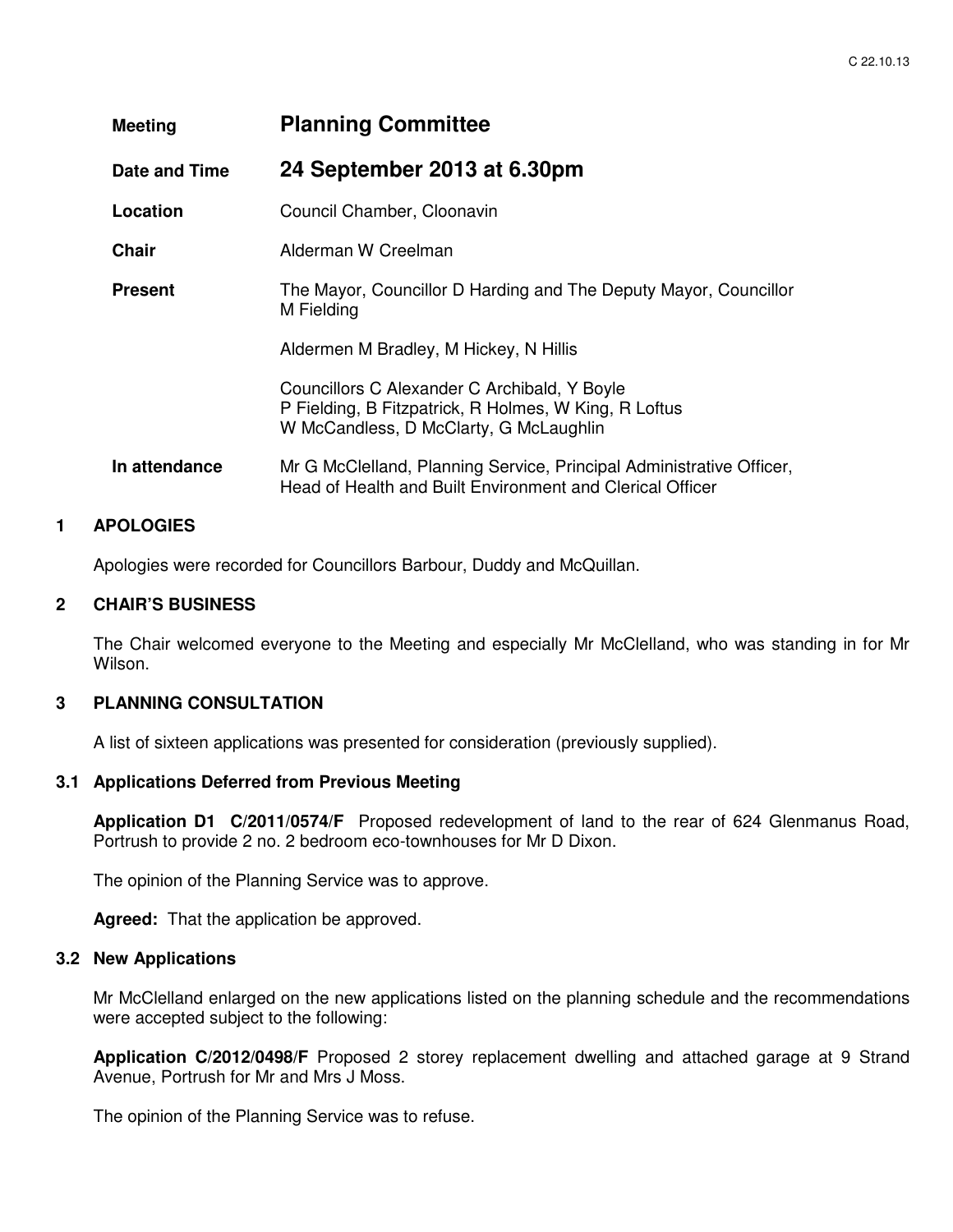**Agreed:** On the proposal of The Mayor and seconded by Alderman Hillis that the application be deferred for one month to facilitate an office meeting on the grounds that all material planning considerations had not been assessed.

**Application C/2013/0171/F** Private domestic vehicle store for restoration and storage of vintage machinery, 120m south west of 209 Dunhill Road, Coleraine for Mr W G Hamilton.

The opinion of the Planning Service was to refuse.

**Agreed:** On the proposal of Councillor King and seconded by the Councillor Loftus that the application be deferred for one month to facilitate an office meeting on the grounds that all material planning considerations had not been assessed.

**Application C/2013/0254/O** Proposed dwelling on farm 55m south west of 48 Glen Road, Glenullin, Garvagh for Mr T McKeever.

The opinion of the Planning Service was to refuse.

**Agreed:** On the proposal of Councillor Loftus and seconded by Councillor King that the application be deferred for one month to facilitate an office meeting on the grounds that all material planning considerations had not been assessed.

**Application C/2013/0263/F** Construction of roof terrace above ground floor games room at 35 Portrush Road, Portstewart for Ms A McVitty.

The opinion of the Planning Service was to refuse.

**Agreed:** On the proposal of The Deputy Mayor and seconded by Councillor P Fielding that the application be deferred for one month to facilitate an office meeting on the grounds that all material planning considerations had not been assessed.

**Application C/2013/0271/O** Permanent dwelling at 63 Ballygawley Road, Aghadowey for Mr D Kane.

The opinion of the Planning Service was to refuse.

**Agreed:** On the proposal of Councillor Loftus and seconded by Alderman Hickey that the application be deferred for one month to facilitate an office meeting on the grounds that all material planning considerations had not been assessed.

#### **4 GENERAL PLANNING ISSUES**

#### **4.1 Development - Swilly Park, Portstewart**

A member asked if residents of Swilly Park, Portstewart had been neighbour notified on the amendments to this development. Mr McClelland undertook to refer this query to the Principal Planning Officer for response.

**Agreed:** After discussion and on the proposal of Councillor Alexander, seconded by Councillor Fitzpatrick, that an office meeting be requested if the planning decision had not been issued

#### **5 OFFICE MEETINGS**

It was noted that the Office Meetings would be held on Friday 18 October 2013.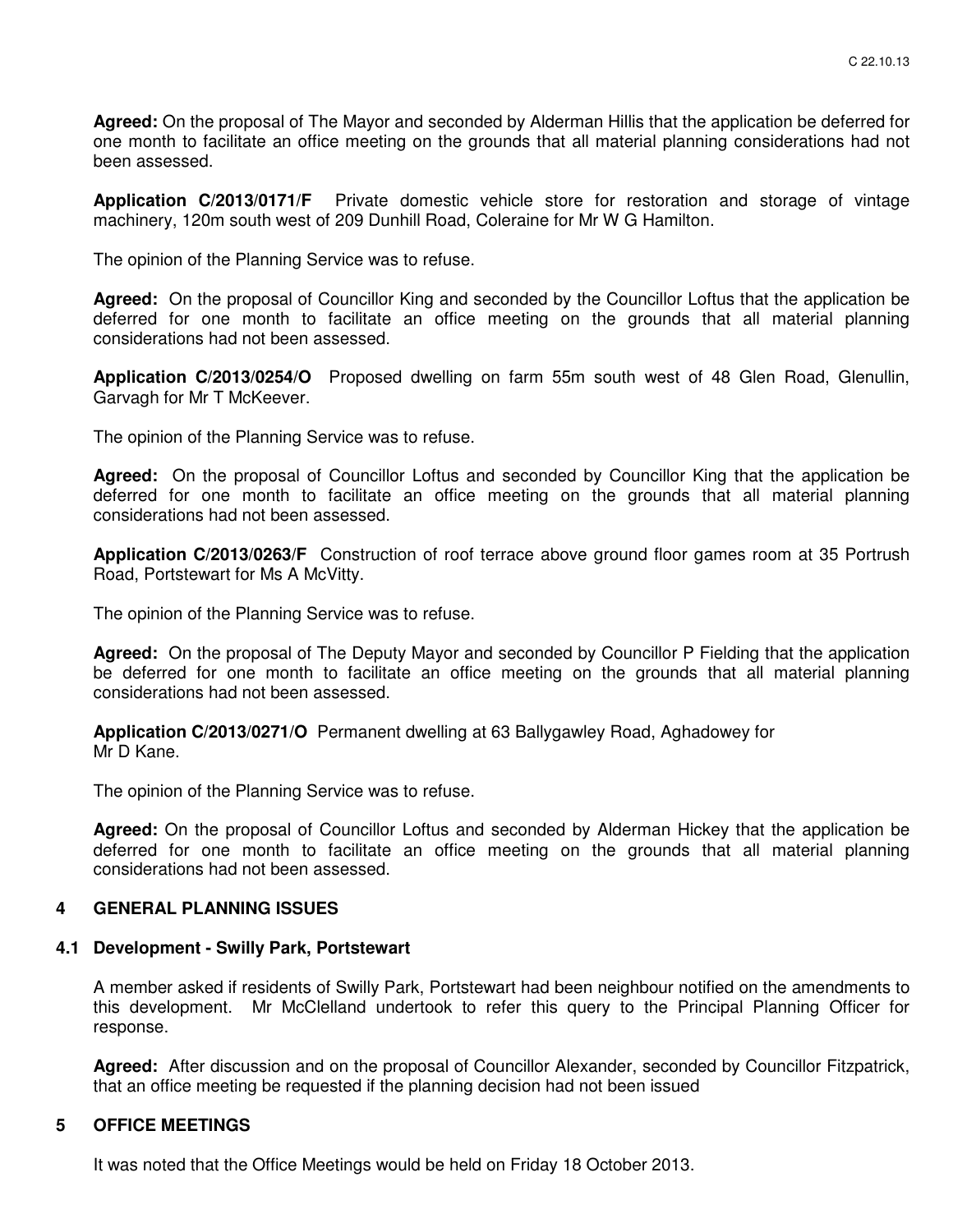## **6 CORRESPONDENCE**

The following correspondence was noted for information:-

- i Moy Park Strategic Planning Project Letter dated 22 August 2013 from DoE Local Planning Division<br>ii Application C/2012/0428/F Farm Diversification to Provide Paintball Game Zones at Ballylagan
- Application C/2012/0428/F Farm Diversification to Provide Paintball Game Zones at Ballylagan Road, Coleraine – Letter dated 14 September 2013 from the Minister of the Environment, Mr M Durkan, MLA
- iii NILGA Planning Bulletin dated 12 September 2013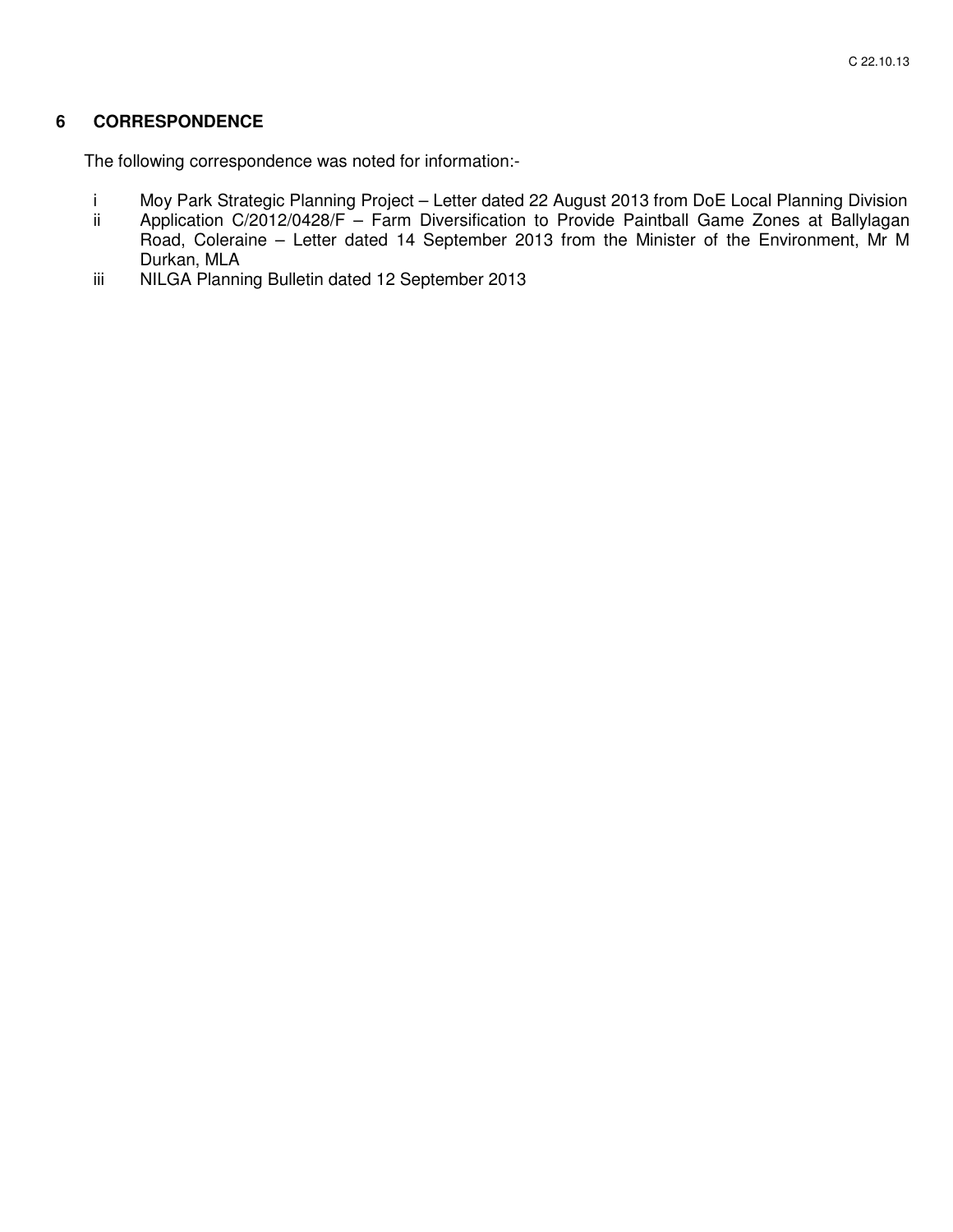| <b>Meeting</b> | <b>Environmental Services Committee</b>                                                                                                                                        |
|----------------|--------------------------------------------------------------------------------------------------------------------------------------------------------------------------------|
| Date and Time  | 1 October 2013 at 6.30pm                                                                                                                                                       |
| Location       | Bann View Committee Room, Cloonavin                                                                                                                                            |
| <b>Chair</b>   | Councillor C Archibald                                                                                                                                                         |
| <b>Present</b> | Alderman M Bradley                                                                                                                                                             |
|                | Councillors S Cole, G Duddy, B Fitzpatrick, R Holmes, W King and R Loftus                                                                                                      |
| In Attendance  | Corporate Director of Environmental Services, Head of Health and Built<br>Environment, Head of Estates and Facilities, Head of Operations, Business<br>Support Assistant (CE). |

## **1 WELCOME**

The Chair welcomed everyone to the Meeting.

#### **2 CHAIR'S BUSINESS**

No business.

#### **3 DECLARATION OF INTEREST**

No declarations of interest where stated.

#### **4 ENVIRONMENTAL SERVICES REPORT**

Consideration was given to the Report of the Corporate Director of Environmental Services (previously supplied).

Members' views were sought on the proposed changes to the existing Dog Control Orders as a result of feedback from the March 2013 public consultation and from dog lobbying groups.

# **4.1 Dog Control Order 1 – The Dogs Exclusion Coleraine Borough Council Order 2013**

Proposed changes focus mainly on reducing the periods of current restrictions from beginning of May end of September, to 1 June - 15 September and prohibiting dogs on a portion of West Strand beach between 1 June and 15 September. Restrictions at Downhill beach and Recreational Grounds, Portrush would also be relaxed.

## **4.2 Dog Control Order 2 – The Dogs on Leads Coleraine Borough Council Order 2013**

Proposed changes focus mainly around removal of 2 metre lead length restrictions; the requirement for dogs to be kept on leads on certain cliff paths and prohibiting dogs during specific periods on West Strand beach, Portrush.

Members' various questions on this issue were answered by officers.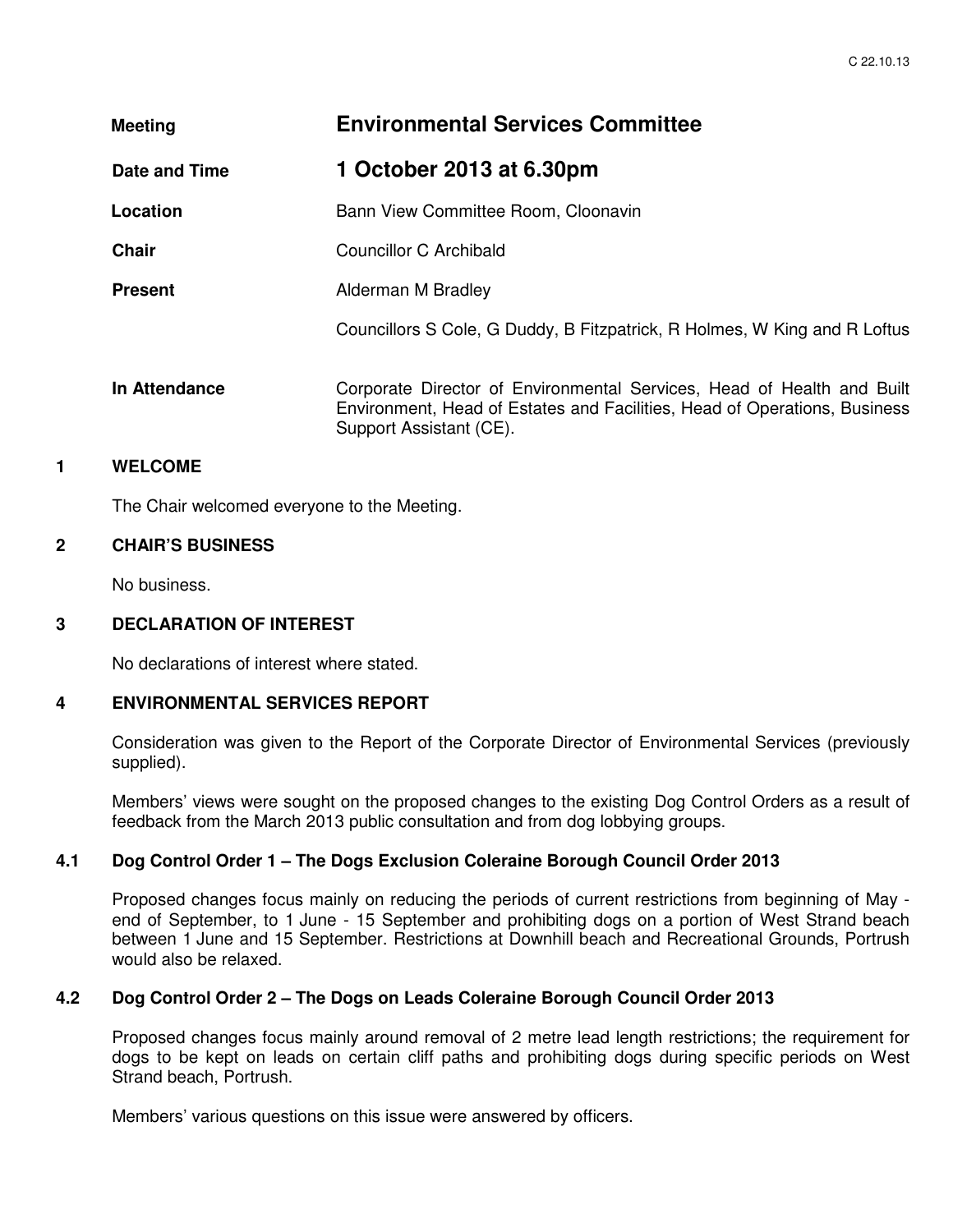## **4.3 Dog Control Order 3 – The Dogs on Leads by Direction Coleraine Borough Council Order 2013**

Proposed changes were to remove the 2 metre lead requirement.

## **4.4 Dog Control Order 4 – The Fouling of Land by Dogs Coleraine Borough Council Order 2013**

No proposed changes.

**Recommended:** That Council adopt the proposed amendments to the Dog Control Orders and the amended Orders be brought back to Council in November for approval for further public consultation.

In relation to Dog Control Order 2, it was further recommended on the proposal of Councillor Fitzpatrick and seconded by Councillor Duddy that Council accept the recommendation with the exception of the proposed change to prohibiting dogs on West Strand beach from 16 September to 31 May.

#### **5 ENTERTAINMENT LICENCES**

#### **5.1 The Ice House, 9-10 the Promenade Portstewart**

An application for grant of an Entertainment Licence had been received from Mr Ronan Higgins.

Days and times on which it is intended to provide entertainment:

Monday through to Saturday 11.30am – 1.00am and Sunday 12.30pm – Midnight

**Recommended:** That Council grant an Entertainment Licence subject to no representations, no PSNI objections and compliance with NI Fire and Rescue Service recommendations and all other requirements requested by Council's Licensing Department and subject to special conditions.

- 1. All requirements as contained within Nightsafe Coleraine Code of Best Practice 2012.
- 2. All Door Supervisors employed must be licensed with a scheme recognised by Coleraine Borough Council.

#### **5.2 Variation to an Entertainments Licence Condition - Ramore Winebar, Harbour Road Portrush**

An application for variation to an Entertainments Licence condition to include new area had been received from Mr George McAlpine.

**Recommended:** That Council approve the variation to the conditions.

#### **6 DERLICTION FUNDING**

At the September Meeting, Council had approved, in principle, allocation of £140,000 dereliction funding as follows:

| <b>Bridge Street, Coleraine</b> | £25,000  |
|---------------------------------|----------|
| Park Street, Coleraine          | £30,000  |
| Kerr Street, Portrush           | £25,000  |
| Garvagh town                    | £60,000  |
|                                 | £140,000 |

Following progression of options for each site based on specifications and associated costings, the following was confirmed: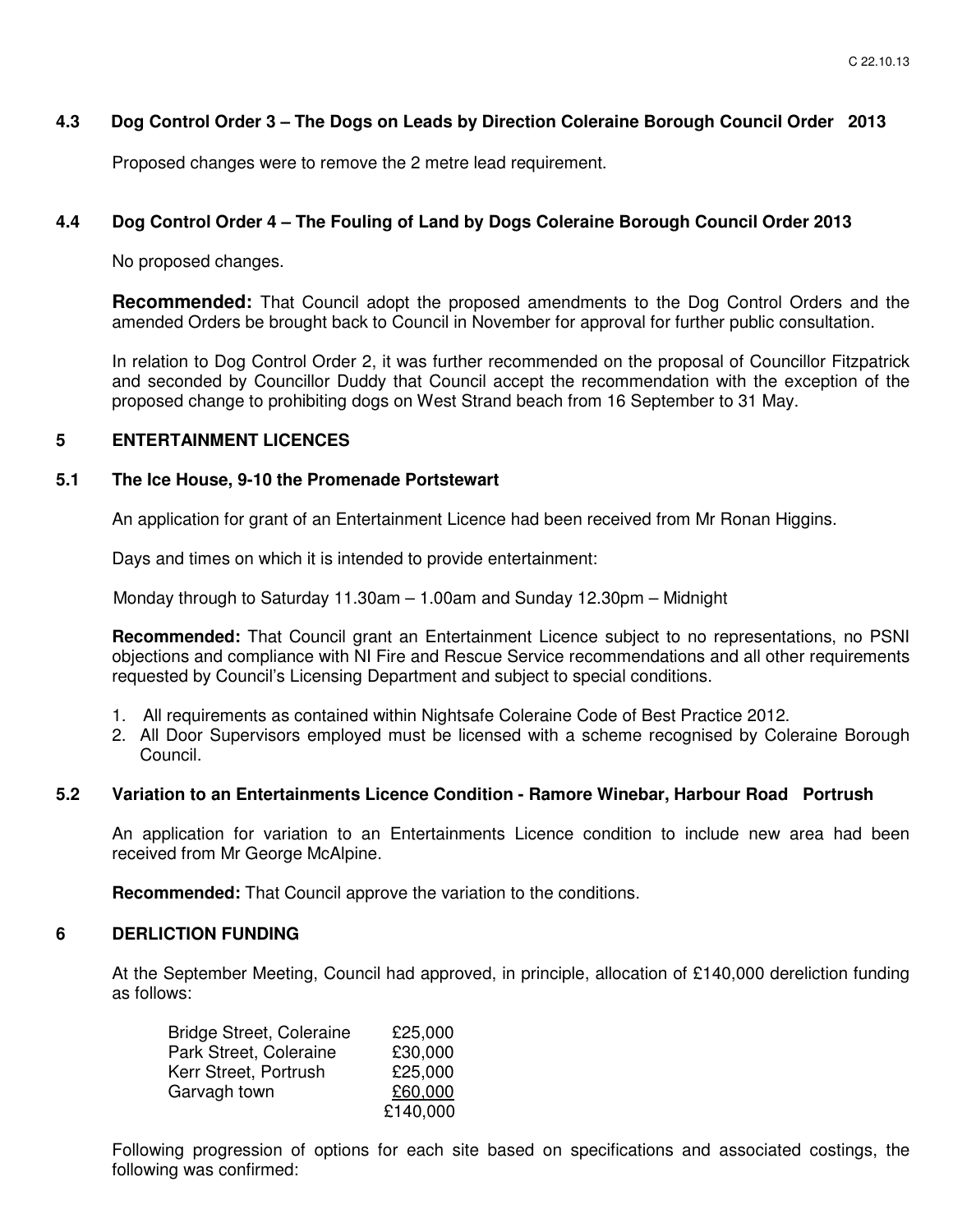- i) The site at Park Street, Coleraine would be developed independently and would no longer be part of this funding stream.
- ii) The schedule of works and specifications would be adjusted to minimise the spend at Kerr Street, Portrush with any savings prioritised to the Garvagh sites, which had been initially prioritised as follows:
	- derelict buildings and disused site at Limavady Road;
	- 2 adjoining vacant sites at Main Street and Bridge Street;
	- vacant domestic premises at Main Street/Limavady Road junction;
	- external pointing and stabilisation works to Garvagh clock tower. It was advised that this work would no longer fit into the scheme and that funding from Northern Ireland Environment Agency (NIEA) was being investigated to carry out repairs to the tower at a later stage.
- iii) One small additional site had emerged in Portrush, known as "West Strand Villas", which was included in the original March 2012 scheme. It was suggested that this scheme at West Bay (Castle Erin) would benefit from replacement fencing which would cost approximately £3,000 and would compliment the Revitalise Portrush Scheme.

As a result of the new developments, it was proposed that the £140,000 be re-allocated viz:

Approximate costings;

| Bridge Street, Coleraine                           | £31,200  |
|----------------------------------------------------|----------|
| Garvagh (4 Sites)                                  | £90,350  |
| Kerr St, Portrush (to include Castle Erin fencing) | £20,100  |
|                                                    | £141,650 |

Details for each of the schemes would be presented to Members at a later stage.

**Recommended:** On the proposal of Councillor Fitzpatrick and seconded by Councillor King that Council approve the schemes as presented in Coleraine, Portrush and Garvagh and procure all works in accordance with Council's procurement policy, subject to approval by the Department of the Environment.

## **7 REVIEW OF WASTE MANAGEMENT PLAN**

Members received a short presentation on the key plan issues by the Head of Operations, who gave details of Council's responsibility to prepare a Waste Management Plan under the legislation Waste and Contaminated Land (Northern Ireland) Order 1997.

He further explained the requirements under the Waste Framework Directive that "Waste Management Plans and Waste Prevention Programmes are evaluated at least every sixth year and revised as appropriate". The revised Waste Management Plan encompasses proposed changes in legislation such as a 60% statutory recycling rate for Northern Ireland which was approved by the NWRWMG Joint Committee to go to Council for ratification prior to public consultation during November 2013.

**Recommended:** On the proposal of Councillor Duddy and seconded by Councillor King that the revised Waste Management Plan is adopted by Council as part of the public consultation process.

#### **8 COUNCIL WORKING GROUPS AND REPRESENTATION ON EXTERNAL WORKING GROUPS**

Members were reminded that when Council agreed to proceed with the review of its Governance structures and streamline the Committee system it also agreed to undertake a review of the various working groups and external bodies on which Members sat.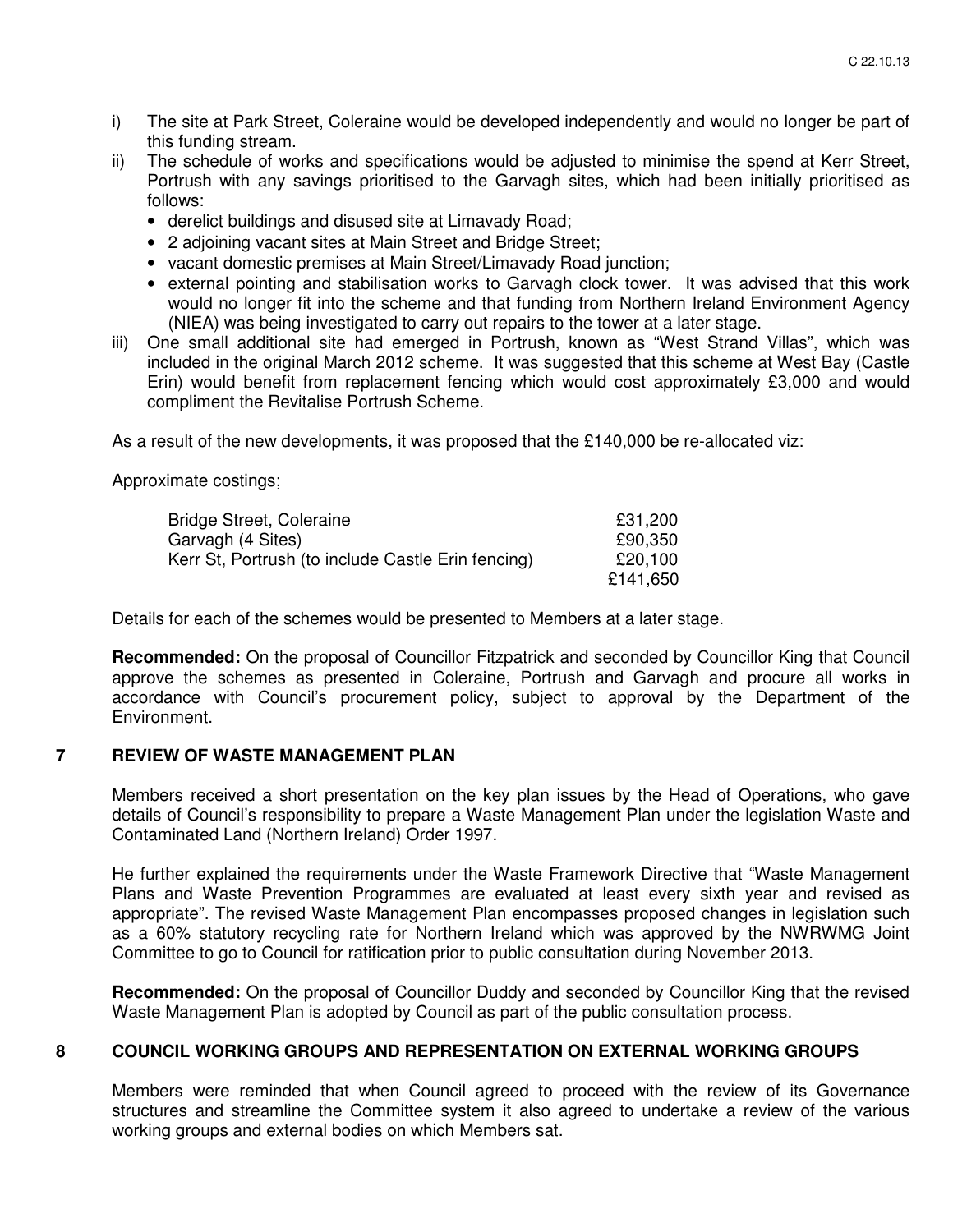A number of Groups and Committees that should be reviewed by the Environmental Services Committee with a view to ascertaining which could be incorporated into the work of that new Committee, had been identified at the September Council meeting.

Members considered the following Groups and Committees together with elected Member representation:

| <b>Working Group / Committee</b>                    | <b>Council Representatives</b>                 |
|-----------------------------------------------------|------------------------------------------------|
| <b>Craigahullier Monitoring Committee</b>           | Mrs Fielding; Hickey; Hillis                   |
| Health and Wellbeing Sub-group<br>$\qquad \qquad -$ | Barbour; King; Hickey                          |
| Employee                                            |                                                |
| Health and Wellbeing Steering Group -               | Boyle; McClure                                 |
| Boroughwide                                         |                                                |
| Nightsafe, Coleraine                                | Creelman; Duddy; Mr Fielding; Fitzpatrick      |
| <b>Trading Committee</b>                            | Archibald; Cole; Duddy; Hillis; McQuillan      |
| Waste Management Working Group                      | King;<br>Creelman; Duddy; Fitzpatrick; Holmes; |
|                                                     | Loftus                                         |

**Recommended:** On the proposal of Councillor Duddy and seconded by Councillor King that Council integrates the working groups and Committees into the work of the Environmental Services Committee.

## **12 Building Control Report**

Information relating to the processing of Building Control and Property Certificate applications during the period 27 August 2013 to 20 September 2013 was noted as follows:

Applications - 57 applications had been received for assessment; 26 applications were awaiting assessment and 157 had been returned to agents requesting further information.

Recommendations - 54 applications had been recommended for Building Control approval.

Inspections - 72 inspections had been carried out during this period, with 63 schemes having been commenced and 63 completed.

Property Certificates - 83 applications had been dealt with during this period.

## **12.1 Outcome of Legal Proceedings - Offence of Discarding Litter Contrary to Article 3(1) of the Litter (NI) Order 1994**

- **i) Defendant**: Marek Szularz, 60 Greenmount Road, Coleraine BT51 3QG **Result:** Fine £100; Legal Costs £75; Court Costs £32.
- ii) **Defendant:** Sueann Baxter, 109 Castlerock Road, Coleraine BT51 3NW<br>**Result:** Fine £75: Legal Costs £75: Court Costs £16. Fine £75; Legal Costs £75; Court Costs £16.
- **iii) Defendant:** Daniel Morrow, 71 Mount Street, Coleraine **Result:** Fine £80; Legal Costs £75; Court Costs £16.

# **13 CORRESPONDENCE**

No correspondence.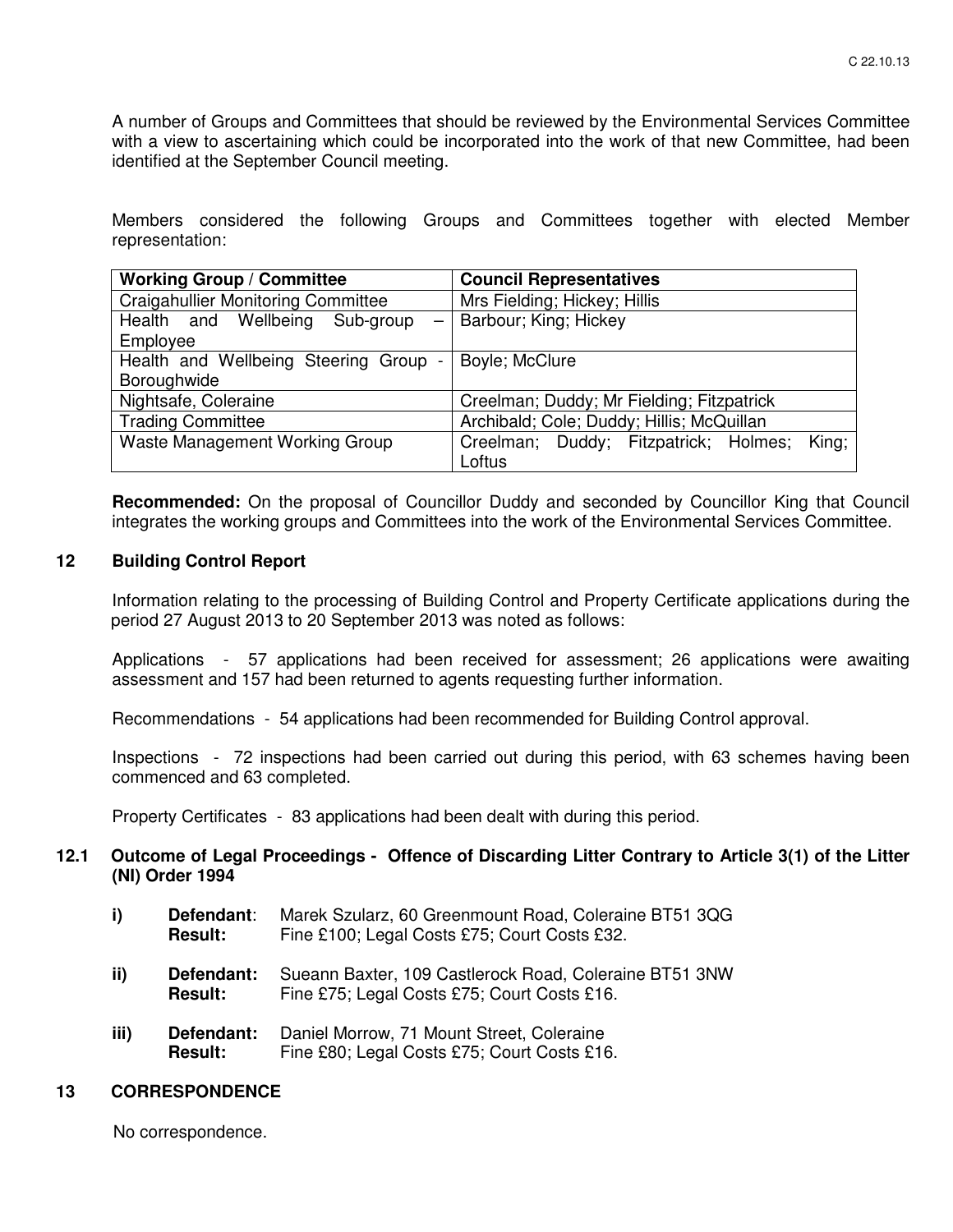## **14 ANY OTHER BUSINESS**

## **14.1 Railings at Portstewart Crescent**

Members were advised that Council was currently in proceedings with their insurance company to conduct a risk assessment on the area in question and that these findings would be brought back to Council at a later date.

## **14.2 Mullaghacall Lane, Portstewart – Ownership**

The Head of Estates and Facilities reported that Council owned this land and that essential maintenance works would be carried out to make the area safer.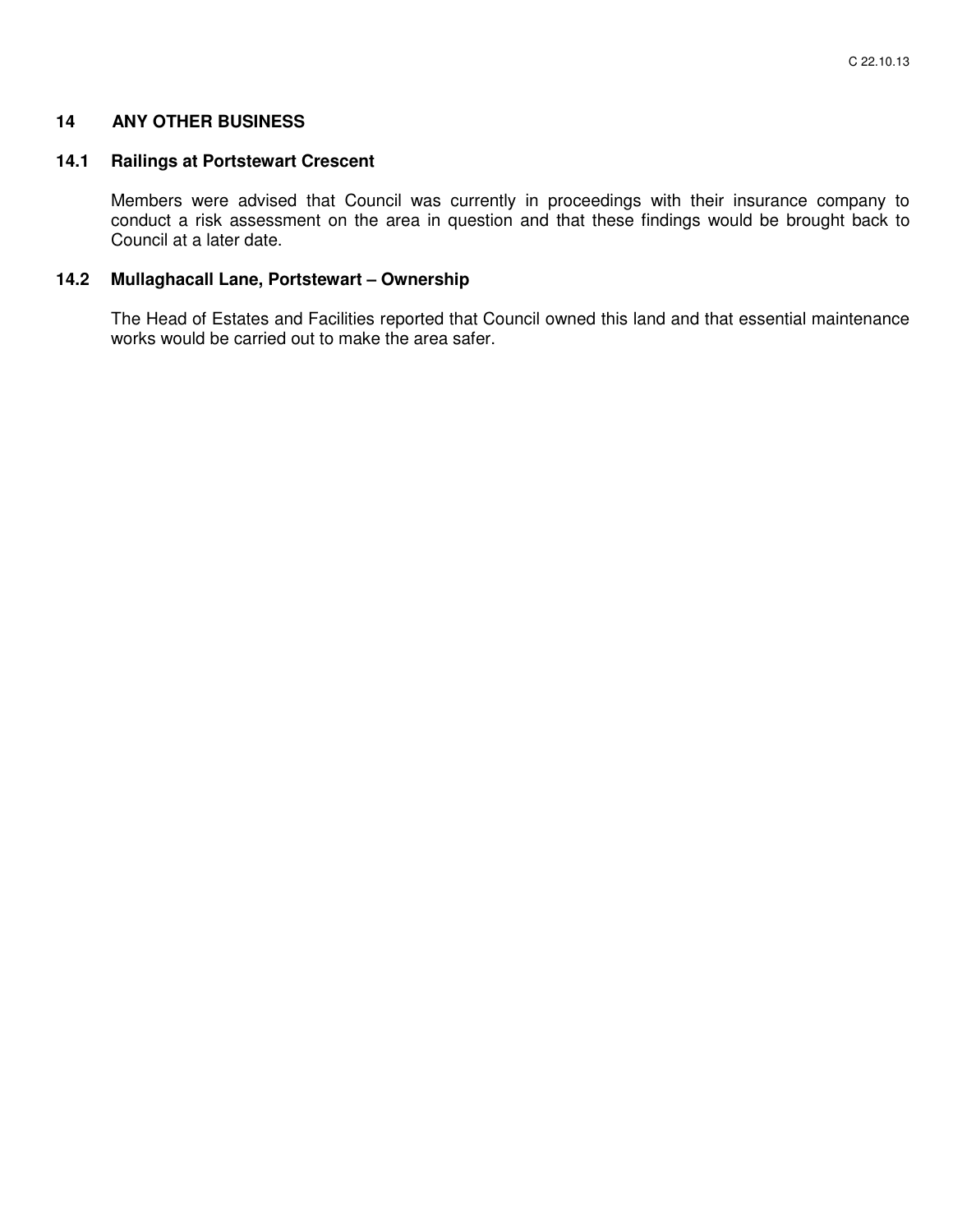| <b>Meeting</b>   | <b>CORPORATE AFFAIRS COMMITTEE</b>                                                                                                           |
|------------------|----------------------------------------------------------------------------------------------------------------------------------------------|
| Date and Time    | 8 October 2013 at 6.30pm                                                                                                                     |
| Location         | Bann View Committee Room, Cloonavin                                                                                                          |
| <b>Chair</b>     | Alderman M Bradley                                                                                                                           |
| <b>Present</b>   | The Mayor, Councillor D Harding, The Deputy Mayor, Councillor M Fielding                                                                     |
|                  | Alderman J McClure<br>Councillors C Alexander, G Duddy and S Quigley                                                                         |
| In Attendance    | Head of Central Services, Head of Finance, Countryside Access Manager,<br>Principal Administrative Officer, Business Support Assistant (CE). |
| <b>Apologies</b> | Town Clerk and Chief Executive, Councillor D McClarty                                                                                        |
| <b>WELCOME</b>   |                                                                                                                                              |

The Chair welcomed everyone to the Meeting.

## **2 CHAIR'S BUSINESS**

No business.

#### **3 DECLARATION OF INTEREST**

No Declarations of Interest were stated.

#### **4 REQUESTS FOR PRESENTATIONS**

No requests were received.

## **5 CHIEF EXECUTIVE'S REPORT**

Consideration was given to the Report of the Chief Executive (previously supplied).

# **5.1 Portballintrae Residents' Association Presentation**

The Chair welcomed representatives from Portballintrae Residents' Association to the meeting. Mrs Joyce Rankin presented to Members on a range of issues relating to public rights to access land and beach areas at Seaport Avenue, Portballintrae. Following the presentation, Mrs Rankin answered Members' various questions.

The Chair thanked the representatives for attending and providing such an informative presentation after which they left the meeting.

Following discussion Members were of the opinion that Council should seek legal advice to determine the best way forward.

**Recommended:** That Council seek legal advice to address the issue relating to public rights to access land and beach areas at Seaport Avenue, Portballintrae.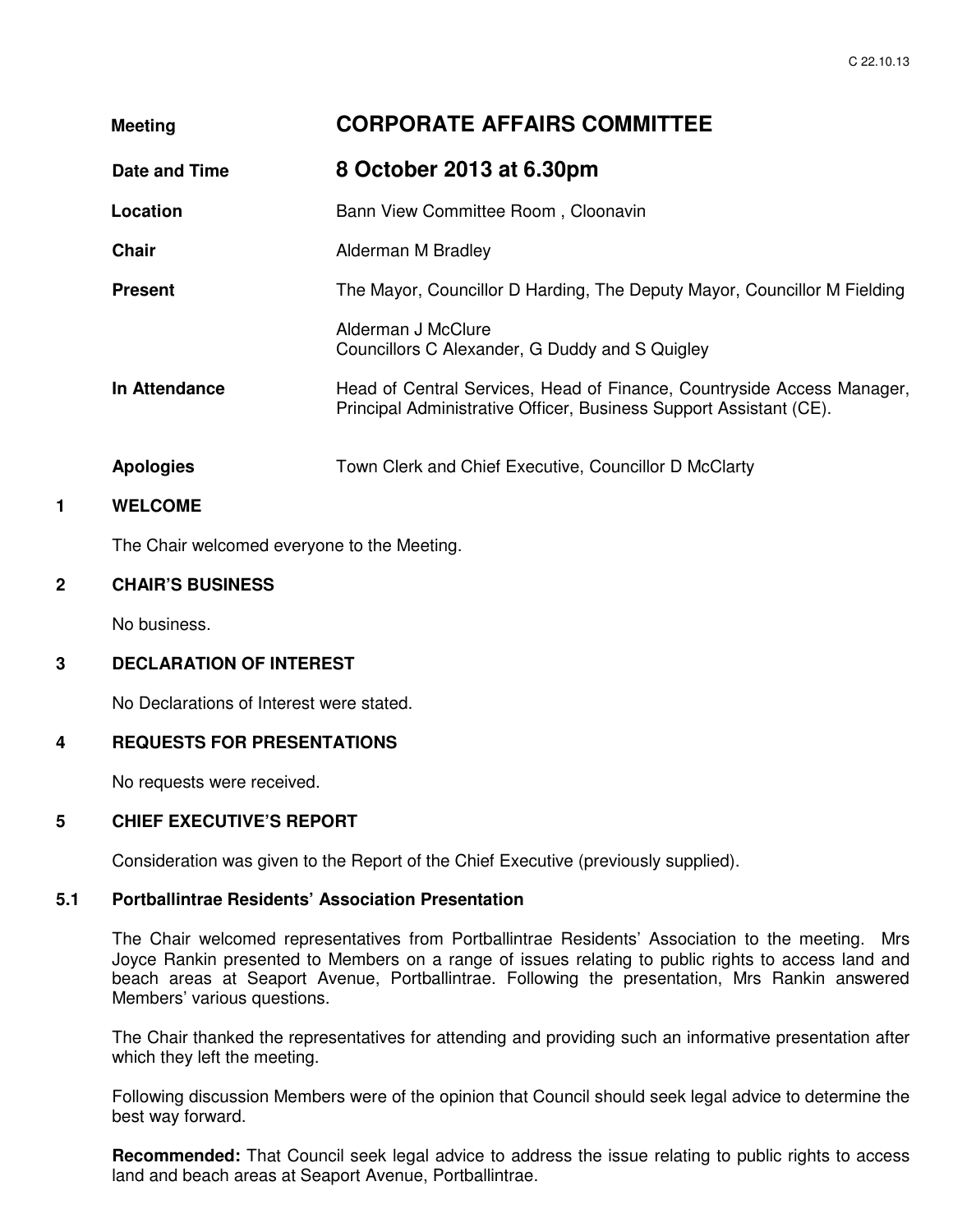## **5.2 Remembrance Sunday – Representation**

It was noted that the main Council ceremony for Remembrance Day would take place in Coleraine on 10 November 2013 where the Mayor would be in attendance.

**Recommended:** That Council nominate a representative for each of the various locations around the Borough. It was further recommended that the opportunity to lay a wreath be extended to any Member.

#### **5.3 Poppy Wreaths at Coleraine War Memorial**

Members were reminded that, over the past few years a number of issues had been raised in relation to the safeguarding of poppy wreaths at Coleraine War Memorial during town centre events. Three options were suggested to manage the issue:

- (i) Leave the poppy wreaths at the War Memorial regardless of other events;
- (ii) During events, remove the poppy wreaths to a safe location and replace them the following Monday morning;
- (iii) Relocate the poppy wreaths to a temporary stand adjacent to the entrance to the Town Hall prior to major events, again replacing them on the following Monday morning.

**Recommended:** That Council agree option (iii) – relocation of poppy wreaths to a temporary stand adjacent to the entrance to the Town Hall prior to major events, again replacing them on the following Monday morning.

Following further discussion it was suggested that a secure railing be erected at the site on a permanent or removable basis to protect the poppy wreaths.

#### **5.4 Statutory Transition Committee (STC) Draft Budget**

The Head of Central Services advised Members that one of the requirements of The Local Government (Statutory Transition Committees) Regulations (Northern Ireland) 2013 was that the STC should agree with the predecessor Councils a budget for the operation of the Committee. It was noted that at the meeting of the STC on 26 September 2013, the Committee had agreed a budget of £161,577 for period August 2013 to March 2014 and £220,215 for period April 2014 to June 2014, the amounts would be split equally between the four Councils.

**Recommended:** That Council agree the budget.

## **7 FOR INFORMATION**

**7.1 Finance** 

## **7.1.1 Accounts**

Members had previously received accounts for September 2013 for information.

## **7.2 Review of Public Administration**

#### **7.2.1 Local Government Bill**

- (i) The Head of Central Services gave background information to the Local Government Bill and a copy was attached for information.
- (ii) Noted NILGA press release 'NILGA welcomes Draft Bill for Local Government' dated 24 September 2013.